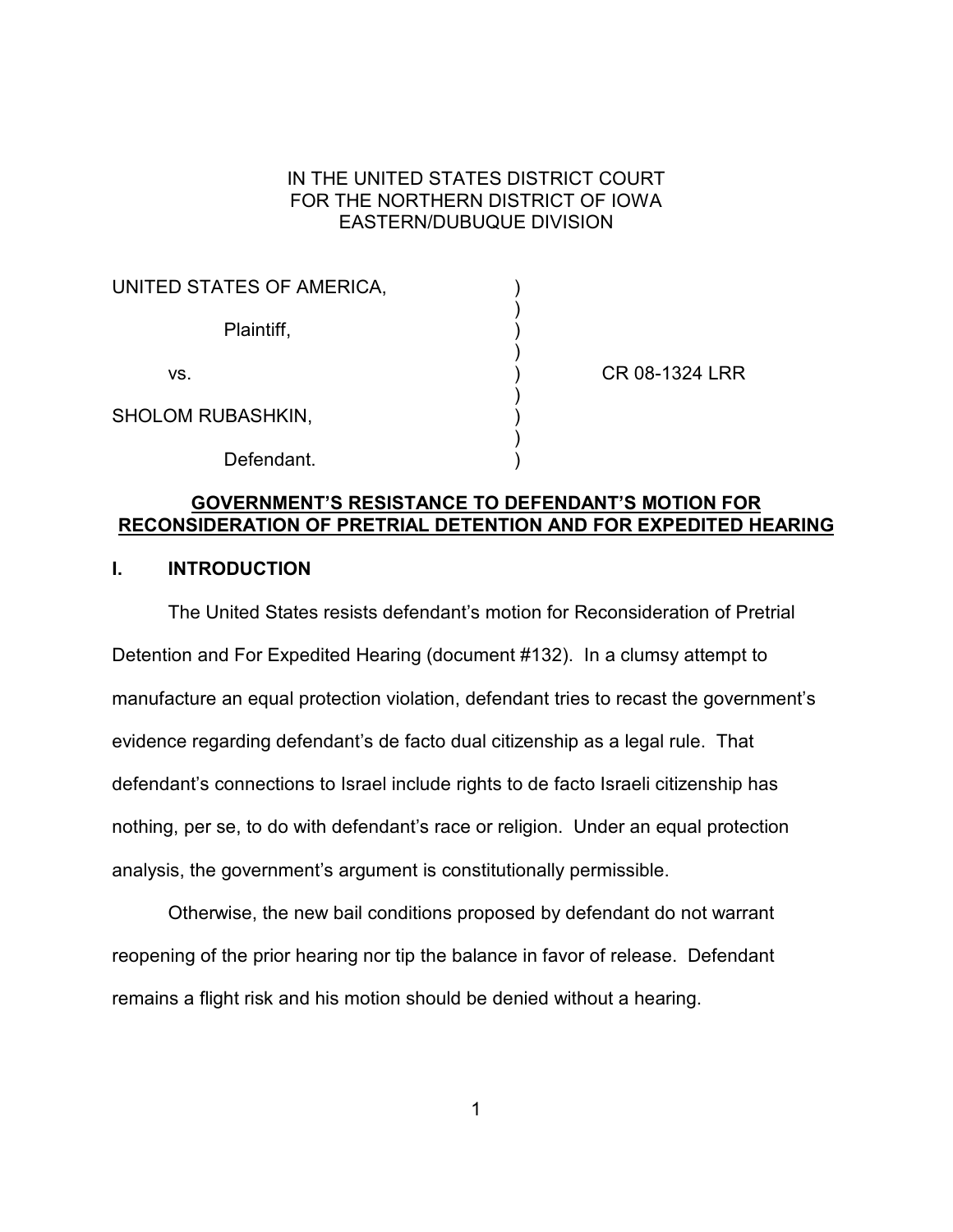### **II. DEFENDANT'S EQUAL PROTECTION ALLEGATION**

#### **A. The Government's Argument Is Not Race or Religion-based Per Se**

For the first time in his motion for reconsideration, defendant asks the Court to find an equal protection violation based upon the government's evidence that defendant is entitled to de facto Israeli citizenship.<sup>1</sup> The evidence was presented as a part of the government's overall showing, by a preponderance of the evidence, that no "condition or combination of conditions ... will reasonably assure the appearance of [defendant] as required." 18 U.S.C. § 3142(f).

At the detention hearing, the government proffered evidence that defendant had the motivation to flee, the inclination to flee, and ties to at least one foreign country where he would be accepted as a citizen. Regarding defendant's motivation, the government proffered facts showing defendant was facing years in prison and that the evidence against defendant was strong. Regarding defendant's inclination, the government proffered evidence of a bag of money and identification documents at the ready in defendant's closet. Also of significance was the government's evidence that defendant had attempted to obstruct justice while on pretrial release and, thus, had violated the previous order of the Court. Regarding defendant's ties to a foreign country, the government offered a travel itinerary and a hotel receipt showing defendant and his wife had traveled to Israel in December 2007 – within a year of the detention

<sup>&</sup>lt;sup>1</sup>The fact that defendant is entitled to Israeli citizenship does not appear to be in dispute. As acknowledged in defendant's appeal to Chief Judge Reade (document #134- 2), "Israel's Law of Return, enacted just two years [after Israel was founded], affirmed the already well-established right of any Jew to become an *oleh*, or immigrant and to secure a visa, citizenship, and to settle in Israel." Defendant's Memorandum in Support of Defendant's Motion for Revocation of Detention Order, p 18.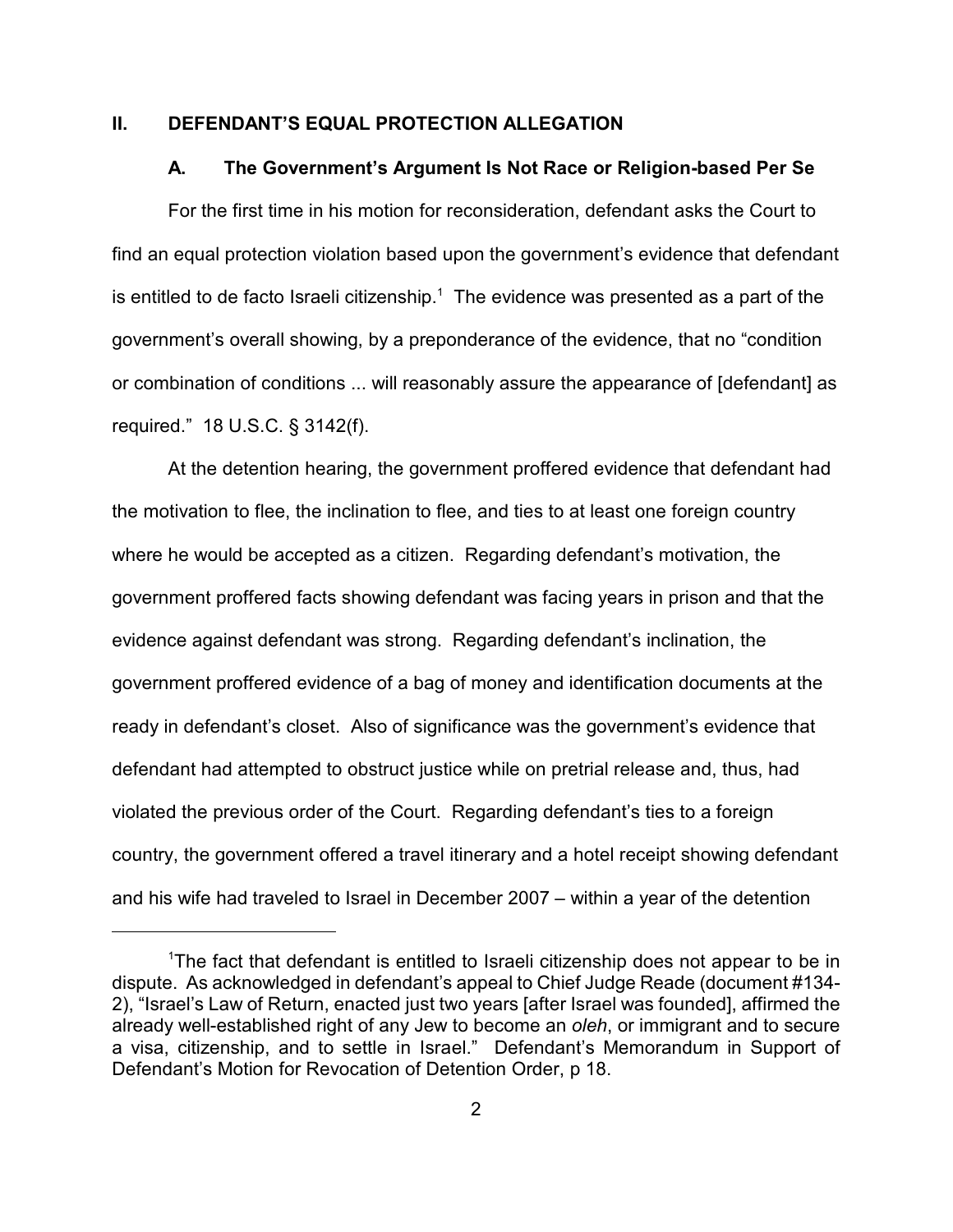and revocation hearing. The government also proffered evidence that two other Agriprocessors' managers (both believed to be Israeli citizens) had fled to Israel in the wake of the government's investigation. These were defendant's managers; and would constitute contacts for defendant in Israel in the event he were to flee. They would also be sources of information for defendant regarding how to flee to Israel. Finally, the government offered the evidence at issue – that defendant has de facto duel citizenship in Israel by virtue of Israel's Right of Return law.

The government's argument that defendant is incrementally more likely to flee because of his de facto citizenship in a foreign country is hardly unusual. A defendant's foreign ties - including foreign citizenship - are routinely relied upon as evidence of flight risk. *See, e.g. United States v. Maull*, 773 F.2d 1479, 1488 (8<sup>th</sup> Cir. 1985) (that defendant "had numerous connections with people living abroad who might be willing to assist him and was fluent in Spanish and capable of traveling with ease through many countries in South America" was a factor justifying defendant's pre-trial detention); *United States v. Cantu, 935 F.2d 950, 951-52 (8<sup>th</sup> Cir. 1991) (upholding order of* detention where defendant had previous drug conviction, the evidence against defendant was strong, defendant faced substantial prison time if convicted, and defendant lived near the border and worked in Mexico); *United States v. Amirnazmi*, No. 08-429-01, 2008 WL 4925015 at \*2 (E.D.Pa. Nov. 18, 2008) (unpublished) (ordering detention and stating, "[t]his Court also found that Defendant is not without financial and practical means by which to flee the jurisdiction, even though the Government holds his passport. Defendant is a dual citizen of both the United States and Iran and 'any one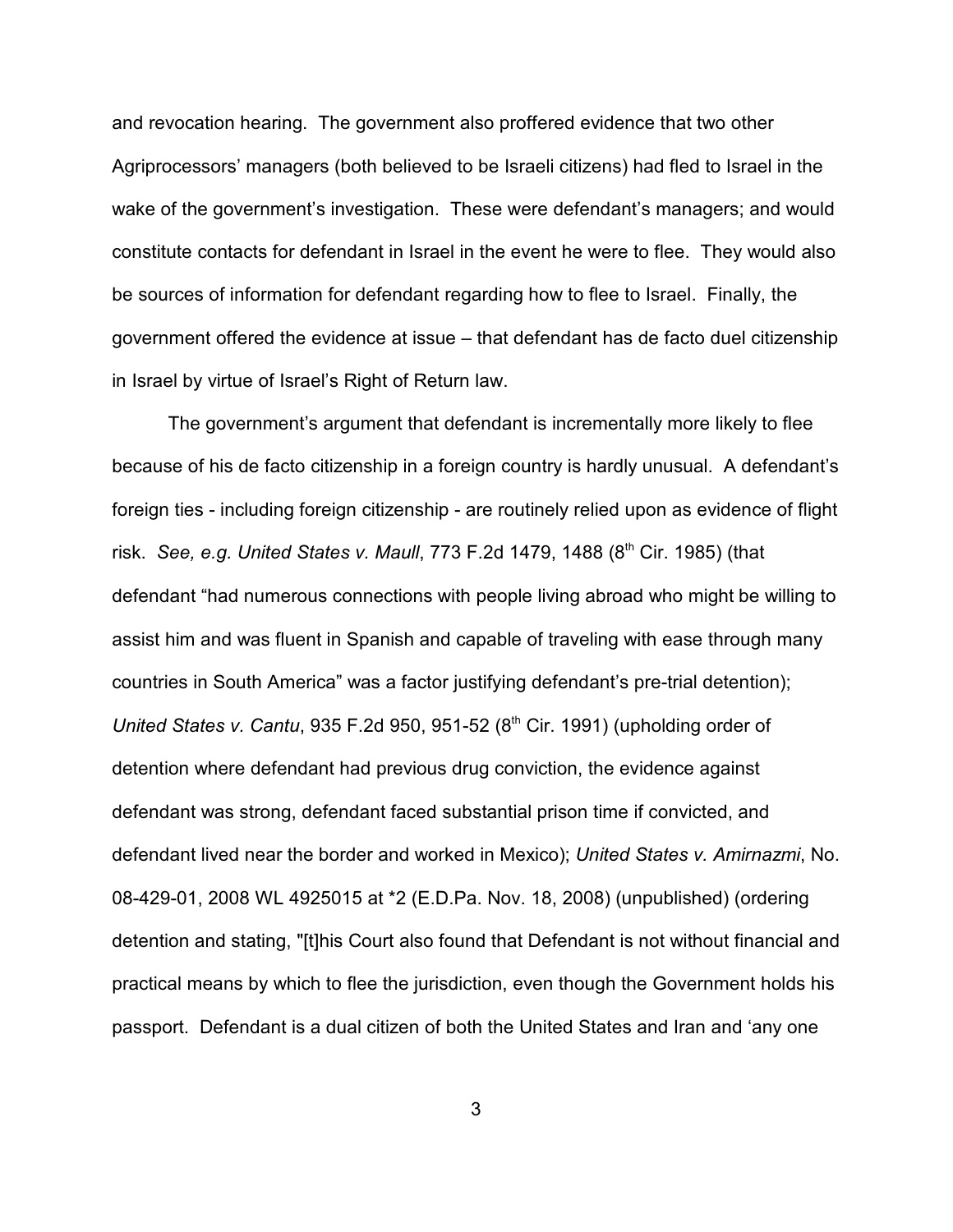that has dual passports, dual citizenship with passports even though they are now retained by the federal government, is always suspect of having an available avenue to flee'"); *United States v. Arvanitis*, 667 F.Supp. 593, 597-598 (N.D.Ill. 1987) (ordering detention of a naturalized United States citizen, born in Greece, and finding that, despite an extradition treaty with Greece, defendant could "easily" obtain a Greek passport on "relatively short notice"); *United States v. Zarger*, No. 00-CR-773-S-1 JG, 2000 WL 1134364 at \*1-2 (E.D.N.Y. Aug. 4, 2000) (unpublished) (ordering detention of Israeli citizen who had lived in the United States since he was seven years old based on defendant's ties to Israel and recent trips there); *United States v. Saani*, 557 F.Supp.2d 97, 99 (D.D.C. 2008) (ordering detention and stating, "Defendant is a citizen of both Ghana and the United States, and until recently held passports from both countries. While Defendant's various passports have now apparently been seized by the Government, Defendant may still be able to effect reissuance of his Ghanian passport") *United States v. Arndt*, 329 F.Supp.2d 182, 198-99 (D.Mass. 2004) (ordering detention of United States citizen, stating, "[t]he defendant is a highly educated individual who appears to have traveled frequently in the past" and noting the defendant's business partner was a Venezuelan national).

That defendant's right to foreign citizenship is based upon defendant's cultural heritage is solely a matter of foreign law. It simply makes no difference, for the purposes of the government's argument, how that right is derived. Accordingly, it is a mischaracterization to say that the government's argument improperly accounts for defendant's race or religion. Indeed, the opposite is true. If the government were to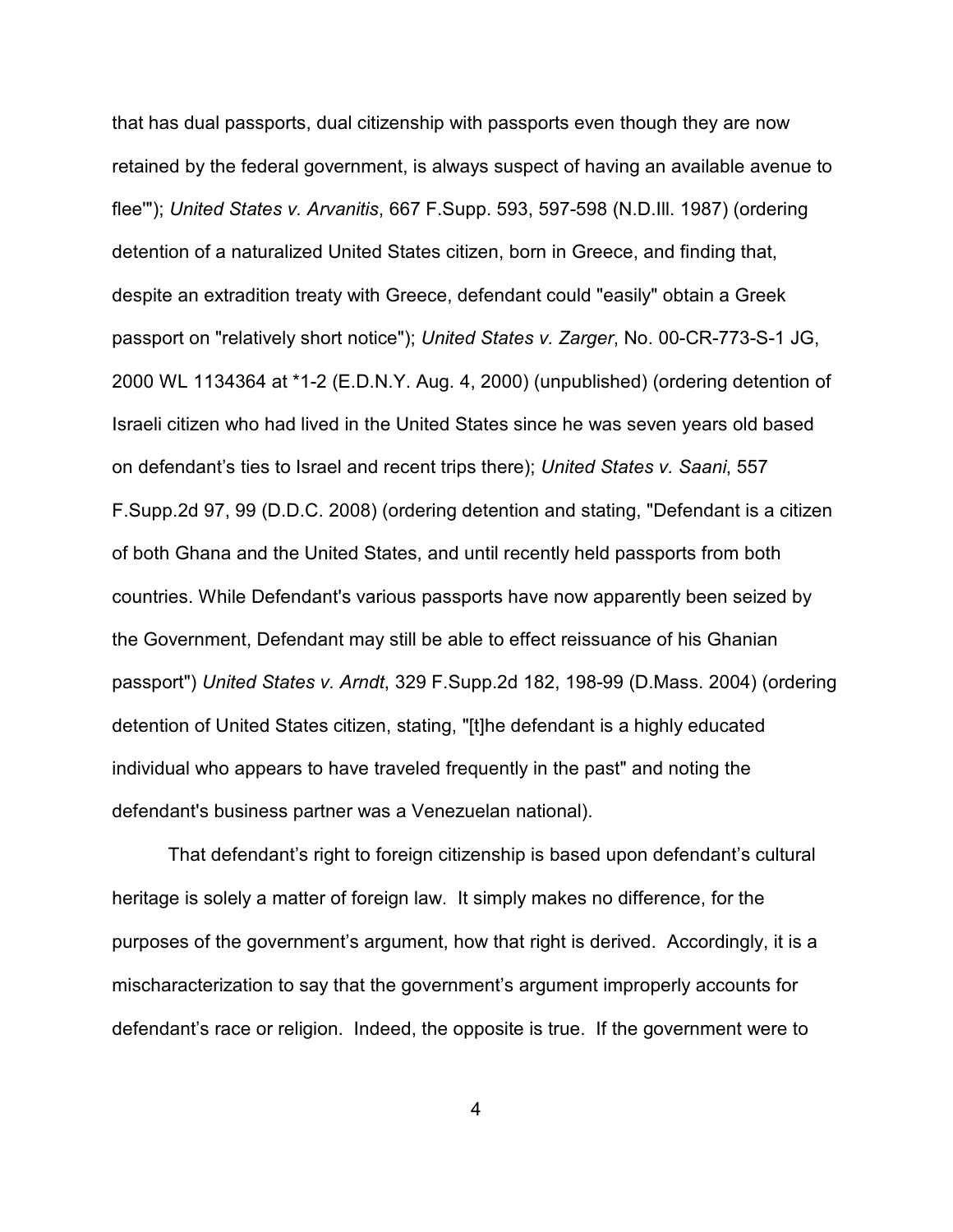forego its argument regarding defendant's right to foreign citizenship, it would be treating defendant differently based upon defendant's cultural heritage. Defendant should not be treated differently than other defendants because his right to foreign citizenship – and corresponding incentive to flee – is based upon what would be considered a suspect classification under the law of the United States.

### **B. Defendant's Equal Protection Rights Have Not Been Violated**

Even assuming the government's factual argument were subject to challenge on equal protection grounds, the argument passes constitutional muster. Defendant's claim appears most akin to a selective enforcement claim for the purposes of equal protection analysis. *See* Defendant's Memorandum in Support of Defendant's Motion for Revocation of Detention Order, p. 25 (quoting *Whren v. United States*, 517 U.S. 806, 813 (1996), for the proposition that "[T]he Constitution prohibits selective enforcement of the law based upon considerations such as race. ... [T]he constitutional basis for objecting to intentionally discriminatory application of laws is the Equal Protection Clause").

Though the law itself be fair on its face and impartial in appearance, yet, if it is applied and administered by public authority with an evil eye and an unequal hand, \* \* \* the denial of equal justice is still within the prohibition of the Constitution.

*Yick Wo v. Hopkins*, 118 U.S. 356, 373-374 (1886). *See also*, *United States v. Perry*, 788 F.2d 100, 116  $(3<sup>rd</sup>$  Cir 1986) (analyzing defendant's allegation of discriminatory application of the Bail Reform Act, 18 U.S.C. § 3142(e), under *Yick Wo*).2

<sup>&</sup>lt;sup>2</sup>Defendant's suggestion that, by virtue of the government's argument, his entire detention determination is subject to "strict scrutiny/narrowly tailored" analysis is untenable.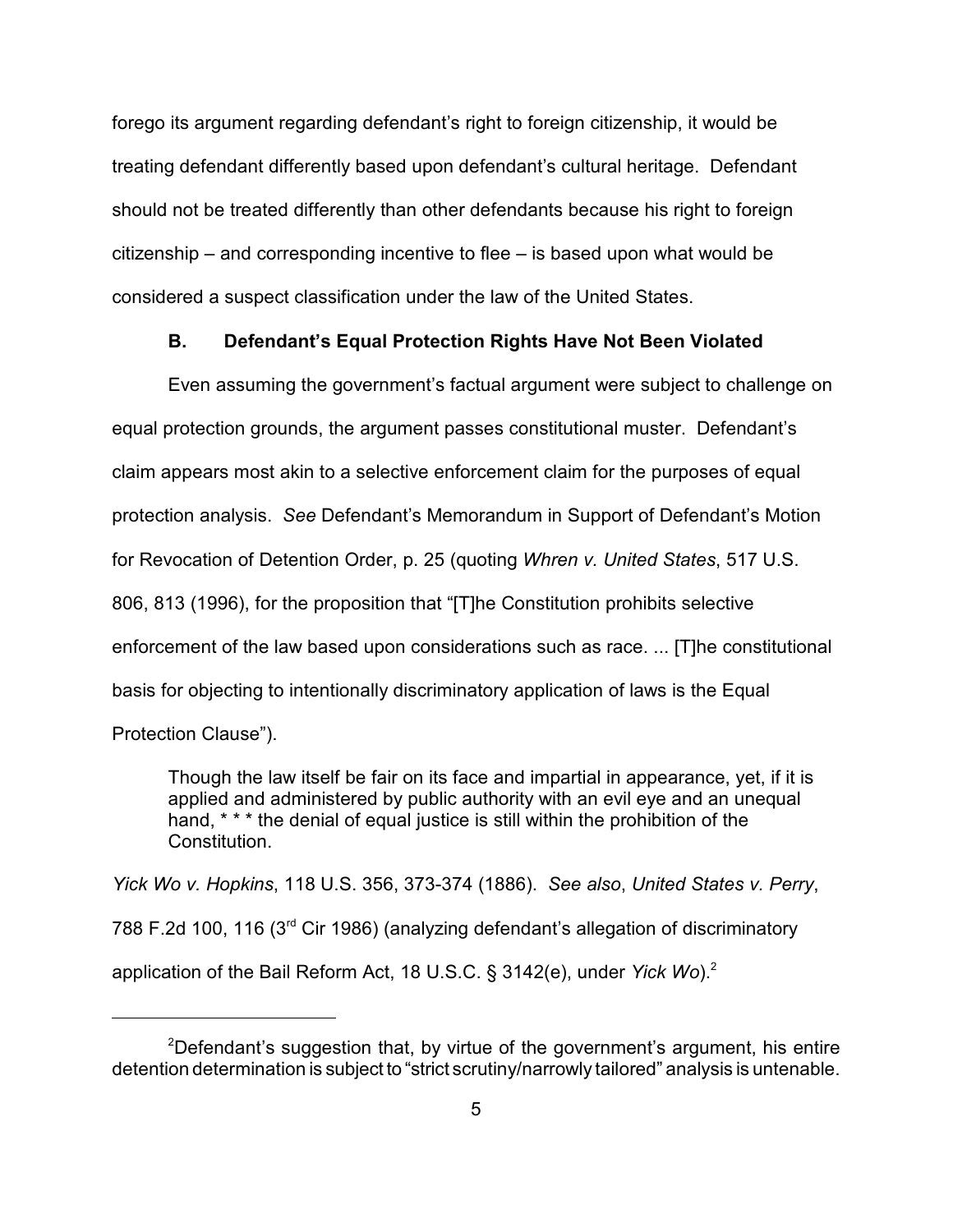"'[O]rdinary equal protection standards' govern claims alleging racially selective enforcement of facially neutral laws." *United States v. Hare*, 308 F.Supp.2d 955, 990 (D.Ne 2004) (quoting *United States v. Armstrong*, 517 U.S. 456, 465 (1996) (quoting *Wayte v. United States*, 470 U.S. 598, 608 (1985))). "The claimant must demonstrate that the federal prosecutorial policy 'had a discriminatory effect and that it was motivated by a discriminatory purpose.'" *Armstrong*, 517 U.S. at 465 (quoting *Wayte*, 470 U.S. at 608). Here, as argued above, defendant cannot show that he was treated differently than anyone else with regard to the application of the Bail Reform Act. Rather, defendant has been treated exactly like every other defendant despite the fact that his de facto foreign citizenship is derived from his cultural background pursuant to Israeli law. Moreover, defendant has failed to allege – and cannot allege – that the application of the Bail Reform Act was motivated by a discriminatory purpose. For these reasons, the Court should reject any suggestion of an equal protection violation.

# **III. DEFENDANT'S PROPOSED ADDITIONS TO THE BAIL PACKAGE DO NOT WARRANT RELEASE**

In addition to his equal protection argument, defendant offers additions to his proposed bail package in support of his claim that he is not a flight risk. Defendant claims (1) he will hire a private security company to guard himself, (2) he will execute a waiver of extradition, and (3) he will post additional security.

*See* Defendant's Brief pp. 18-19 ("More narrowly tailored measures – tight bail conditions and extradition when necessary – suffice"). "The Bail Reform Act is racially neutral on its face." *Perry*, 788 F.2d at 116 (citing *Village of Arlington Heights v. Metropolitan Housing Development Corp.*, 429 U.S. 252, 265 (1977), and *Washington v. Davis*, 426 U.S. 229, 238-44 (1976)). The standards set forth in the Act are to be applied to defendant in the same manner as with any other defendant.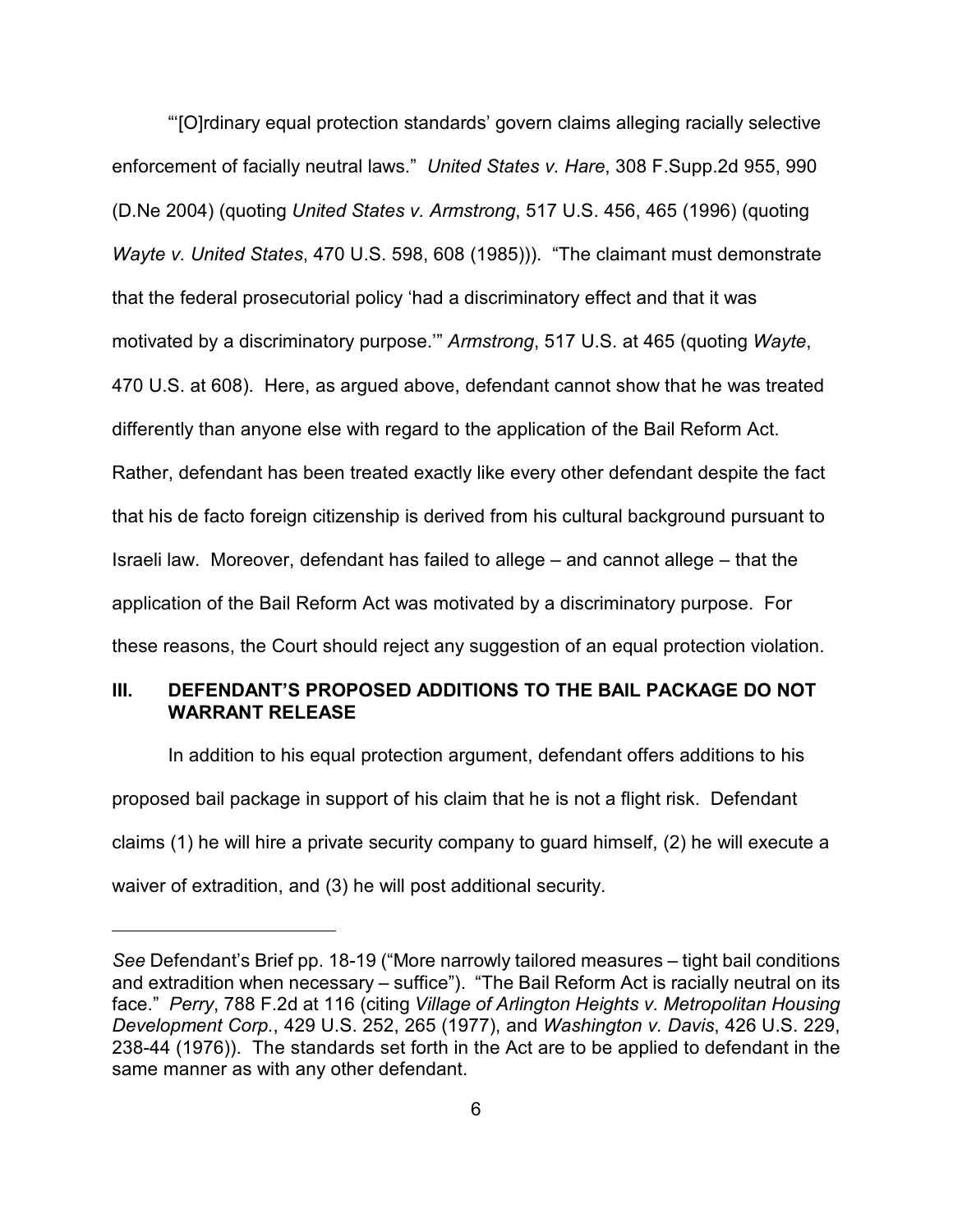Foremost, defendant has not shown that he is entitled to reopen his hearing on these bases. Pursuant to 18 U.S.C. § 3142(f)(2) and Local Criminal Rule 5(c), defendant's detention hearing may be reopened only if the Court finds that "information exits that was not known to the movant at the time of the hearing and that has a material bearing on the issue whether there are conditions of release that will reasonably assure the appearance of such person ...." 18 U.S.C. § 3142(f)(2). Defendant fails to allege or show that these new proposed conditions constitute information "not known to the movant" at the time of the hearing. Certainly with regard to defendant's willingness to execute a waiver of extradition, defendant cannot claim he was unaware of his own willingness earlier. Regarding the security company and additional security, defendant has not alleged that he was unaware of these options at the time of the hearing. In addition, none of these new proposals – alone or in combination – have a "material bearing" on the question of whether defendant is a flight risk. The fact remains that defendant's family's business is bankrupt and under the control of a trustee, defendant is facing likely conviction upon strong evidence and years in prison, defendant had a bag of money and identification documents at the ready in his closet, and defendant attempted to obstruct justice while on pretrial release. Because defendant has failed to make the required showing under section 3142(f)(2), the hearing should remain closed. $3$ 

<sup>&</sup>lt;sup>3</sup>Absent the required showing under section  $3142(f)(2)$ , a defendant's offer of additional facts in support of release would constitute an inappropriate manipulation of the record for appeal purposes.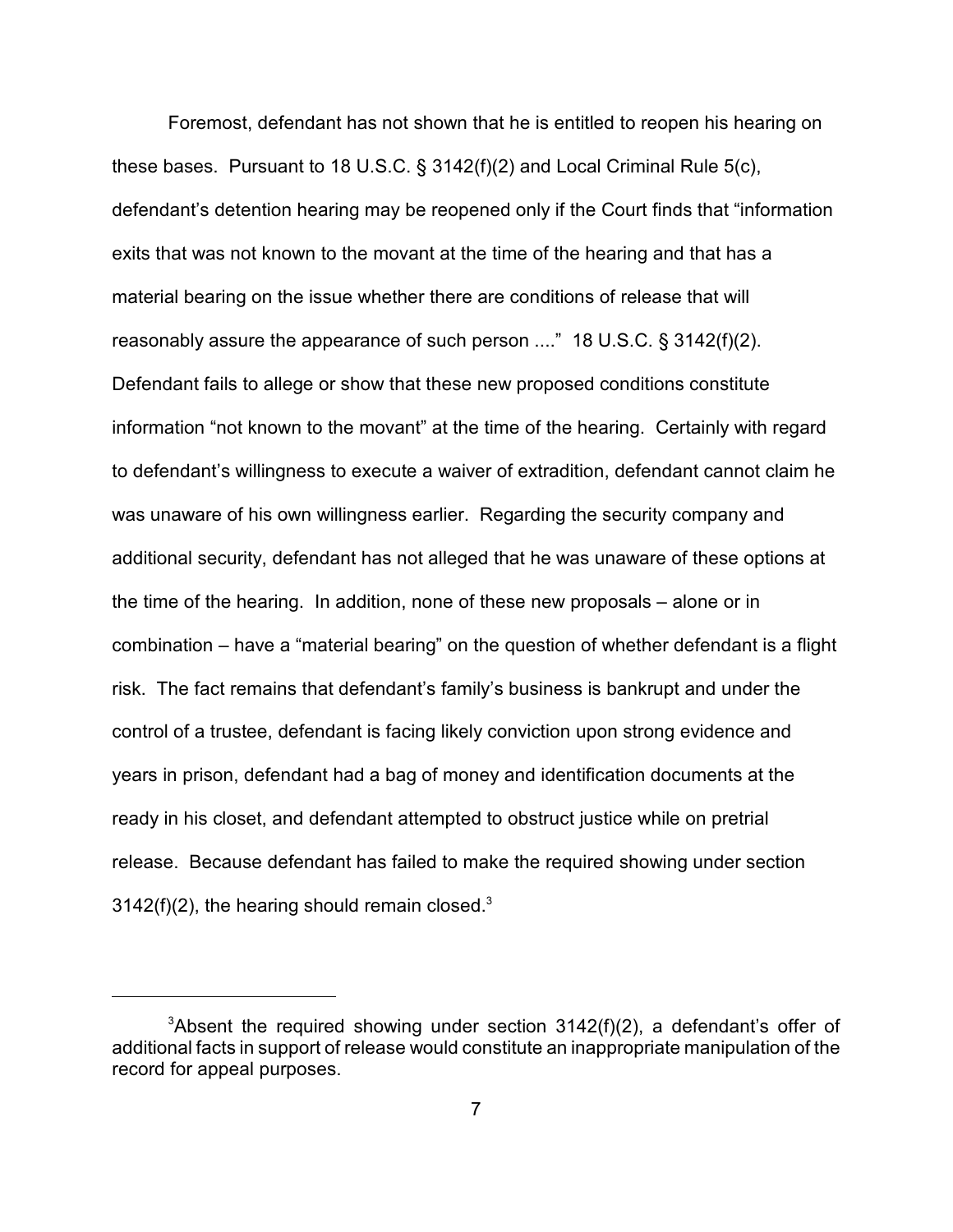Even if defendant were entitled to reopen his detention hearing, the additional information offered does not tip the balance in favor of release. Regarding any waiver of extradition, the nature of any extradition process is not directly relevant. That is, the question is whether there are conditions of release that will reasonably assure defendant's appearance as needed. There can be no dispute that defendant will be needed for court appearances long before any extradition could be completed. Defendant argues that the extradition process itself creates a disincentive for defendant to flee to Israel. However, any evidence of an alleged disincentive is outweighed by the evidence that defendant was already preparing to flee when previously released.

Regarding the private security company, it is difficult to imagine the Court relying upon a private company hired by defendant to assure his compliance with conditions of release. Such a company would not fall within the Court's direct control or authority. Moreover, even if the security company were contractually obligated to guard defendant, they would be only one missed payment away from being released from such obligations. In essence, the Court would be relying upon a private company to take directives from the Court, and it would be relying upon defendant to pay his bills on time. Such an arrangement is not a reasonable alternative to Marshals Service custody.

Regarding the posting of additional security, whatever the total, the fact remains that such security consists of other people's money. Defendant has a demonstrated history of misusing money belonging to others. The current bank fraud charges – and the strength of evidence in support thereof – are evidence enough that defendant is not